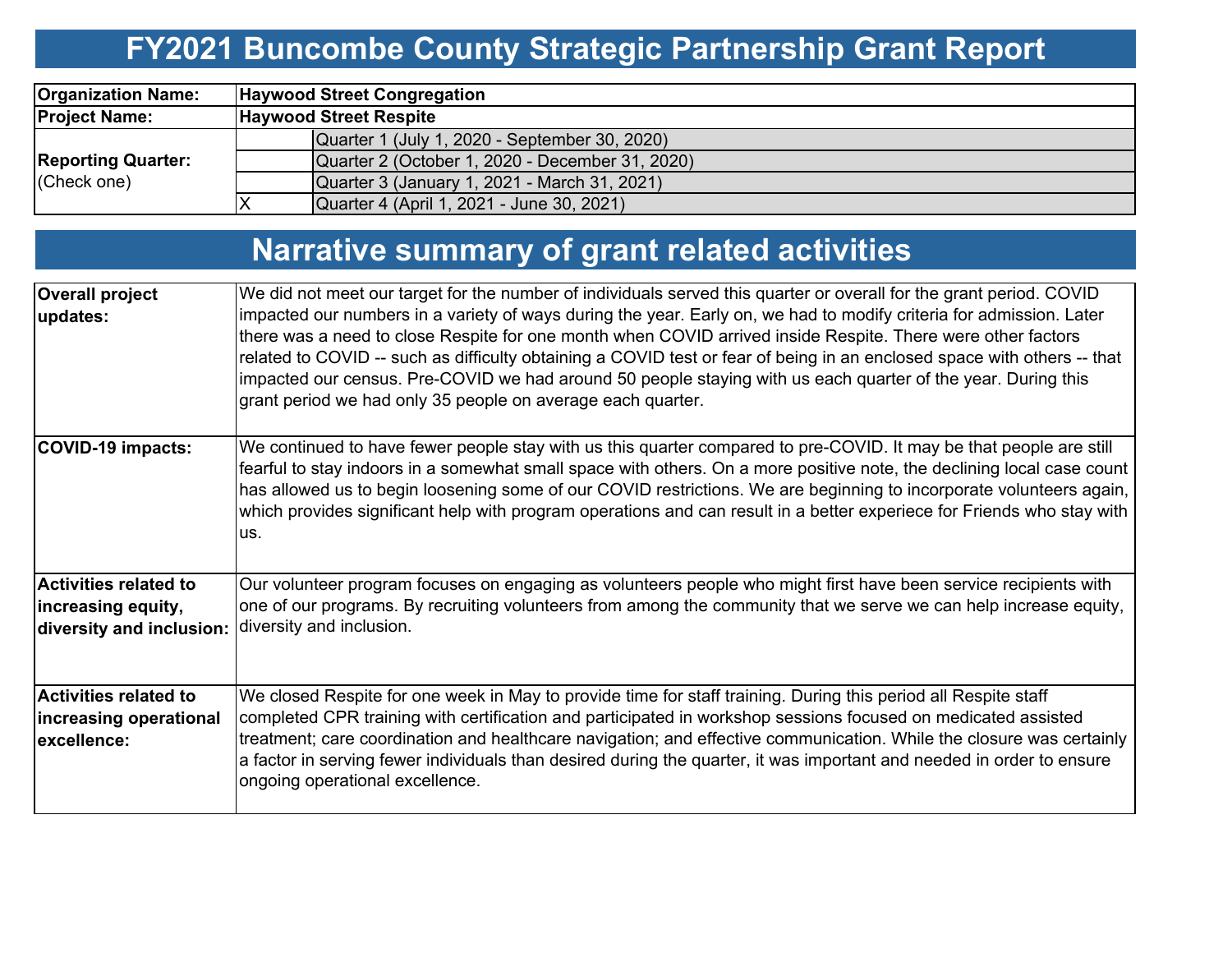### **FY2021 Buncombe County Strategic Partnership Grant Report**

| <b>Organization Name:</b>                | <b>Haywood Street Congregation</b>              |  |  |  |  |  |  |
|------------------------------------------|-------------------------------------------------|--|--|--|--|--|--|
| <b>Project Name:</b>                     | <b>Haywood Street Respite</b>                   |  |  |  |  |  |  |
| <b>Reporting Quarter:</b><br>(Check one) | Quarter 1 (July 1, 2020 - September 30, 2020)   |  |  |  |  |  |  |
|                                          | Quarter 2 (October 1, 2020 - December 31, 2020) |  |  |  |  |  |  |
|                                          | Quarter 3 (January 1, 2021 - March 31, 2021)    |  |  |  |  |  |  |
|                                          | Quarter 4 (April 1, 2021 - June 30, 2021)       |  |  |  |  |  |  |

### **Progress toward annual goals**

|                                                                                                           | Please only include new data for the specific quarter |                  |                  |                  |                  |                                                 |
|-----------------------------------------------------------------------------------------------------------|-------------------------------------------------------|------------------|------------------|------------------|------------------|-------------------------------------------------|
| <b>Measure</b>                                                                                            | <b>Annual Goal</b>                                    | <b>Quarter 1</b> | <b>Quarter 2</b> | <b>Quarter 3</b> | <b>Quarter 4</b> | <b>Progress</b><br>toward<br><b>Annual Goal</b> |
| $#$ of medical respite beds                                                                               | 8                                                     | 8                | 8                | 8                | 8                | 8                                               |
| # of "Friends" or people served with medical<br>respite                                                   | 200                                                   | 58               | 37               | 18               | 26               | 139                                             |
| % of Friends that report an improvement in their<br>health condition                                      | 90%                                                   | 88%              | 76%              | 76%              | 81%              | 88%                                             |
| % of Friends that successfully develop and<br>implement a short-term housing plan while in<br>the program | 75%                                                   | 78%              | 81%              | 78%              | 58%              | 81%                                             |

#### **Comments:**

We kept Respite open and operational for all but six weeks during the pandemic . As a result the total number of people served was lower than in previouls years. Even so, we were able to support healing and recovery for 139 individuals during the grant period. There were fewer shelter beds overall in the community during the pandemic as some shelter operators reduced capacity in order to allow for social distancing. This meant that more of our Friends discharged to the streets/camping compared to pre-pandemic years. Ironically, there were more discharges straight to the streets/camping in 4th quarter than in any other period even though the virus was beginning to come under control. Throughout the pandemic there has been an observed increase in mental health problems and substance abuse, both of which are variables that can prompt someone to leave Respite before their prescribed lenght of stay is complete. This is most likely the reason that fewer than anticipated reported an improvement in their health condition.